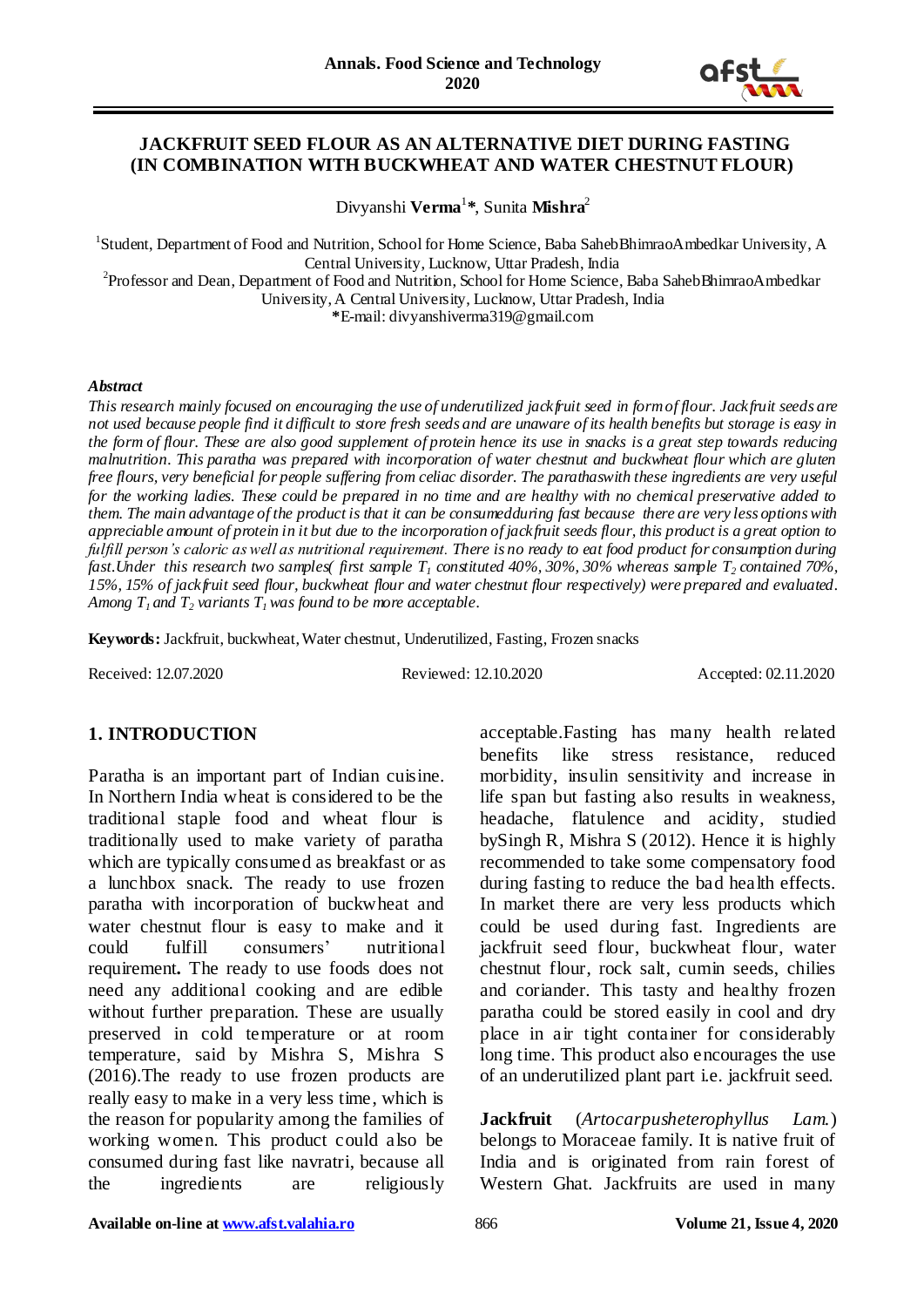

dishes all over the world but its seeds are underutilized. Generally jackfruit seeds are not consumed or consumed in limited ways. Jackfruit seed flour contains 16.01% protein which is good amount in comparison to other flours. Fat percent is low only up to 0.98%. it is also rich in minerals like potassium (705.71mg/100gm), calcium (115.85mg/100gm), magnesium (96.75mg/100gm). It contains dietary fiber (3.56%) which prevents constipation and produces smooth bowel movement.Dietary fibers helps to protect the inner mucous membrane of colon from the gastric juice.The extracted protein consisted of various essential amino acids like lysine, isoleucine, leucine, methionine, threonine, valine and histidine. Analysed by Sultana A. et al. (2017).Seeds also contains antibacterial and antifungal activity. It also posses antioxidant and anticarcinogenic properties' described by Sreeletha AS et al. (2017).Many benefits from consumption of jackfruit seeds are suggested the most common ones are preventing skin wrinkles, anti cancer property and promoting digestion. Jackfruit seeds are effective against diarrhea and dysentery. This seed is also helpful in bone health because rich in magnesium which is an essential mineral for absorption of calcium. It was analysed by Akter B,Haque MA (2018). Omale J, Friday E. (2010) found that jackfruit seeds contains lignans, isoflavones, saponins, all phytonutrients whose health benefits are wide ranging from anticancer to anti hypertensive, antiaging, antiulcer. Theivasanthi T, Alagar M. (2011) said that jackfruit seeds may act as therapeutic agents for treating infectious diseases and preventing contamination by food borne pathogens.

**Buckwheat** (*Fagopyrumesculentum*) is a member of family Polygonaceae is a multipurpose crop and is considered as pseudocereal with a high economic value and is also used in treatment of diseases. Yilmaz HO et al. (2020) described that buckwheat is rich source of vitamins and minerals and have positive impact on consumer's health because it acts as hypotensive, hypoglycemic, hypochelesterolemic, neuroprotective and have antioxidant property. Kim et al. (2004) studied that it is also rich in protein, polysaccharides, lipid, dietary fiber. And therefore it has gained popularity as a functional food. Eggum B et al. (1980) found 12% of high quality protein in buckwheat. Biological value was more than 90% because of the presence of essential amino<br>acids like lysine, tryptophan, sulphur acids like lysine, tryptophan, containing amino acids and threonine.

**Water Chestnut** (*Trapabispinosa* or *Trapanatans*) belongs Trapaceae family. The fruit is rich in protein  $(1.87\%)$ , fibers  $(0.72\%)$ and carbohydrate, it also contains vitamins like B1, B2, B5, B6, E, A, C. It was described by Singh GD et al. (2010). It also contains phytosterols, saponins, fat, fixed oil in seeds and in extract of pericarp trace presence of tannins, glycoside and flavonoids.and it is also gluten free which make it useful for the people who are suffering from celiac disease. The fruit is consumed in raw as well as in the cooked or boiled form. Its flour is often used for making preparations like pudding, cookies, cakes, fritters etc. Water chestnut is also utilized in ayurvedic preparations due to its high nutritive value and its properties like diuretic, astringent, cooling, antidiarrhhoeal, aphrodisiac etc.

Organoleptic or sensory evaluation is often done in the industries to ensure products quality for every quality attributes. It is always done by trained and semi trained panelist members for every quality attributes and determine the quality, similarity, differences, improvement of products as well as its ingredients.

Objective of the research was to prepare frozen paratha with jackfruit seed, buckwheat and water chestnut flour and to evaluate sensory qualities and acceptability.

# **2. MATERIALS AND METHODS**

For this experiment the ingredients were collected from the local market of Raebareli and experiment was carried out in Research laboratory of Food Science and Technology, School for Home Science, BBAU, Lucknow.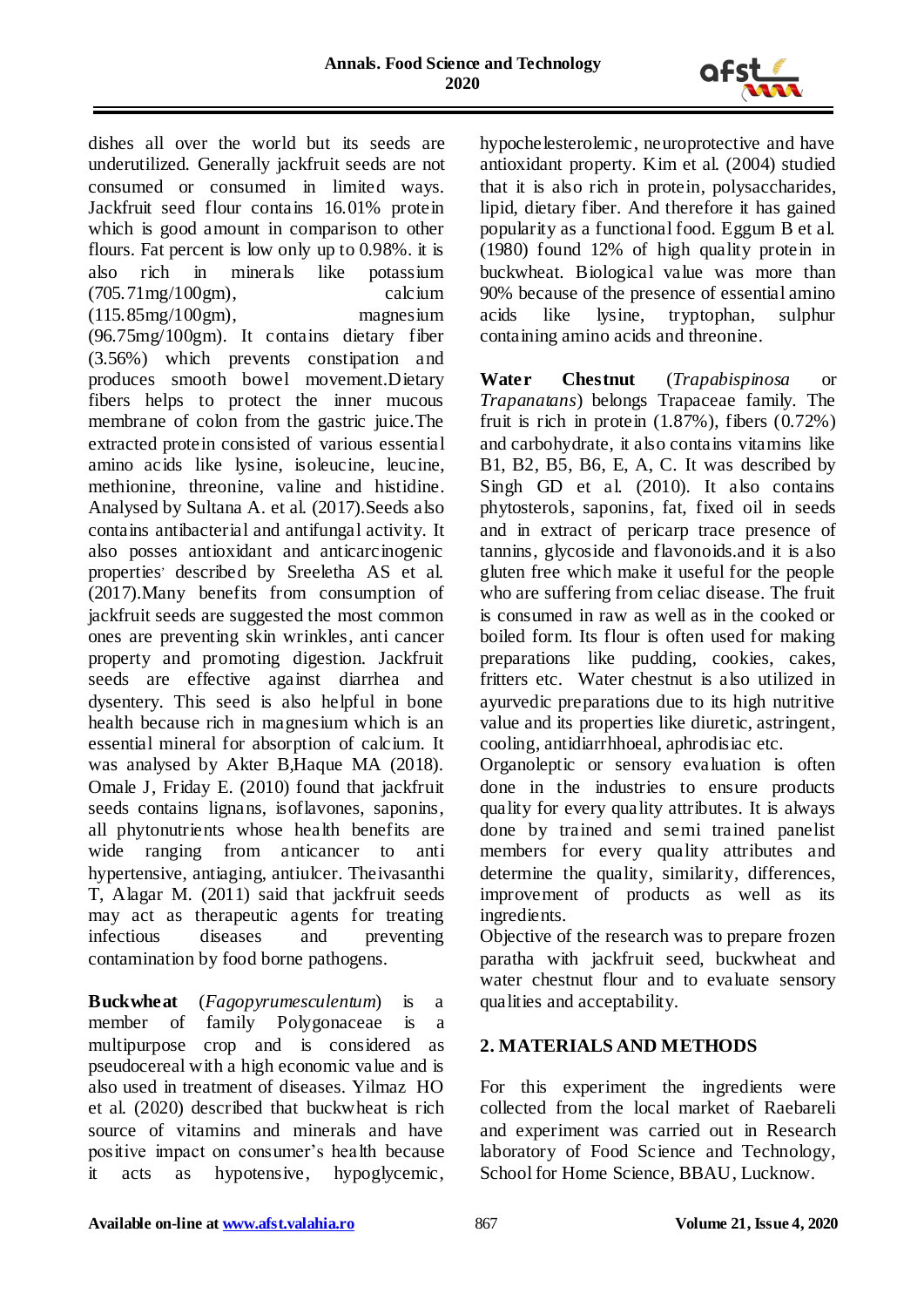

# **2.1 Preparation**

Preparation of jackfruit seeds flour was done by soaking the seeds and its outer covering was removed then they were sliced in to thin pieces and sun dried and further milled in to flour. The other ingredients (buckwheat, water chestnut, chilies, coriander leaves, ghee, cumin seeds and rock salt) were bought from local market. For preservation no preservative was used, it is natural and healthy home cooked product. For evaluation two types of samples were prepared  $T_1$ ,  $T_2$ . Where flour amount is varied as shown in table1.

**Table 1. The percentage variation in samples**

| <b>Ingredients</b>   |     |     |
|----------------------|-----|-----|
| Jackfruit seed flour | 40% | 70% |
| Buckwheat flour      | 30% | 15% |
| Water chestnut flour | 30% | 15% |

 $T_1$  sample preparation (for 100g): jackfruit seed flour 36g, buckwheat flour 27g, water chestnut flour 27g, green chilies 4g, green coriander leaves 4g, cumin seeds 2g and ¼ table spoon of rock salt.

 $T_2$  sample preparation (for 100g): jackfruit seed flour 63g, buckwheat flour 13.5g, water chestnut flour 13.5g, green chilies 4g, green coriander leaves 4g, cumin seeds 2g and ¼ table spoon of rock salt.

For evaluation and acceptability samples were tested by 20 members scored them on hedonic scale of 9 pointfrom dislike extremely to like extremely for different attributes like Appearance, color, texture, taste, mouth feel and overall acceptability.  $T_1$  and  $T_2$  were prepared with the same procedure as shown in fig1.



**Figure 1.Flow Chart showing steps for Preparation of frozen paratha (T1, T2 variant)**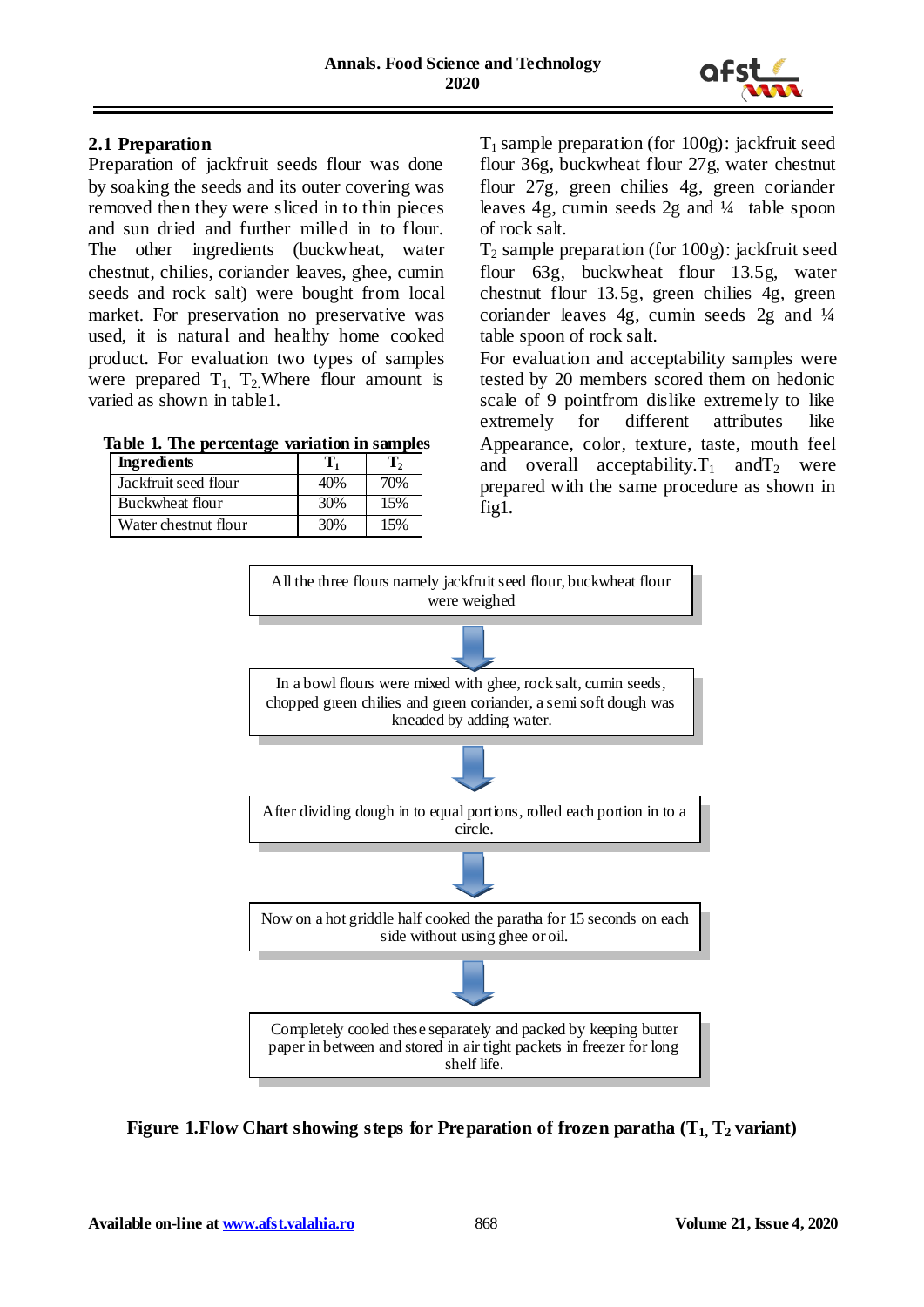

### **2.2 Statistical Analysis**

Overall acceptability was calculated by using statistical formula for average and standard deviation on the basis of scores awarded by members to decide the better variant in terms of sensory qualities. Standard deviation was calculated by the following formula.

$$
s = \sqrt{\frac{\sum (x_i - \bar{x})^2}{n - 1}}
$$

Where **s** stands for standard deviation, x**<sup>i</sup>** stands for value in the data set,  $\bar{x}$  stands for mean, **n** stands for number of values in the data set.

### **3. RESULTS AND DISCUSSION**

In present experiment for preparing frozen paratha with jackfruit seed, water chestnut and buckwheat flour were tasted and awarded scores for following parameters.

**3.1 Appearance, color and texture -** As shown in the table 2 between the variants  $T_1$  and  $T_2$  in terms of appearance, color and texture  $T_1$  was more appreciated and scored, because with high percentage of jackfruit seed flour  $T_2$ variant dough was dark in color, a little hard and rough while the  $T_1$  variant was better in comparison. Hence a less percentage of jackfruit seed flour resulted in better acceptability.

|                | Appearance(P1) |                | Color(P2)      |                | Texture(P3)    |                |
|----------------|----------------|----------------|----------------|----------------|----------------|----------------|
| <b>Members</b> | $\mathbf{T}_1$ | $\mathbf{T}_2$ | $T_1$          | $\mathbf{T}_2$ | $T_1$          | $\mathbf{T}_2$ |
| Member 1       | $\overline{7}$ | 6              | 8              | 6              | $\overline{7}$ | 6              |
| Member 2       | 8              | $\overline{7}$ | $\overline{7}$ | 5              | $\overline{7}$ | 5              |
| Member 3       | $\overline{8}$ | $\overline{7}$ | 8              | 6              | 8              | 7              |
| Member 4       | $\overline{7}$ | 5              | 8              | $\overline{5}$ | 8              | 5              |
| Member 5       | $\overline{7}$ | 6              | 7              | 6              | 8              | $\overline{7}$ |
| Member 6       | 8              | 6              | 7              | 5              | 8              | 5              |
| Member 7       | $\overline{7}$ | 5              | 7              | 6              | $\overline{7}$ | 5              |
| Member 8       | $\overline{8}$ | 5              | 8              | 5              | 8              | 6              |
| Member 9       | $\overline{8}$ | 6              | 8              | 6              | $\overline{8}$ | 6              |
| Member10       | 7              | 6              | 8              | 6              | 7              | 6              |
| Member11       | $\overline{8}$ | $\overline{7}$ | 7              | 5              | 7              | 5              |
| Member12       | 8              | $\overline{7}$ | 8              | $\overline{7}$ | 8              | $\overline{7}$ |
| Member13       | $\overline{7}$ | 5              | 8              | 5              | 8              | 5              |
| Member14       | 7              | 6              | 7              | 6              | 8              | $\overline{7}$ |
| Member15       | 8              | 6              | 7              | 5              | 8              | 5              |
| Member16       | 8              | 6              | 7              | 5              | 8              | $\overline{5}$ |
| Member17       | $\overline{7}$ | 5              | 8              | 6              | $\overline{7}$ | 5              |
| Member18       | $\overline{8}$ | $\overline{5}$ | 8              | $\overline{5}$ | $\overline{8}$ | 6              |
| Member19       | 8              | 6              | 8              | 6              | 8              | 6              |
| Member20       | 7              | 6              | $\overline{8}$ | 6              | 7              | 6              |
| Total          | 151            | 118            | 152            | 112            | 153            | 115            |
| Average        | 7.55           | 5.9            | 7.6            | 5.6            | 7.65           | 5.75           |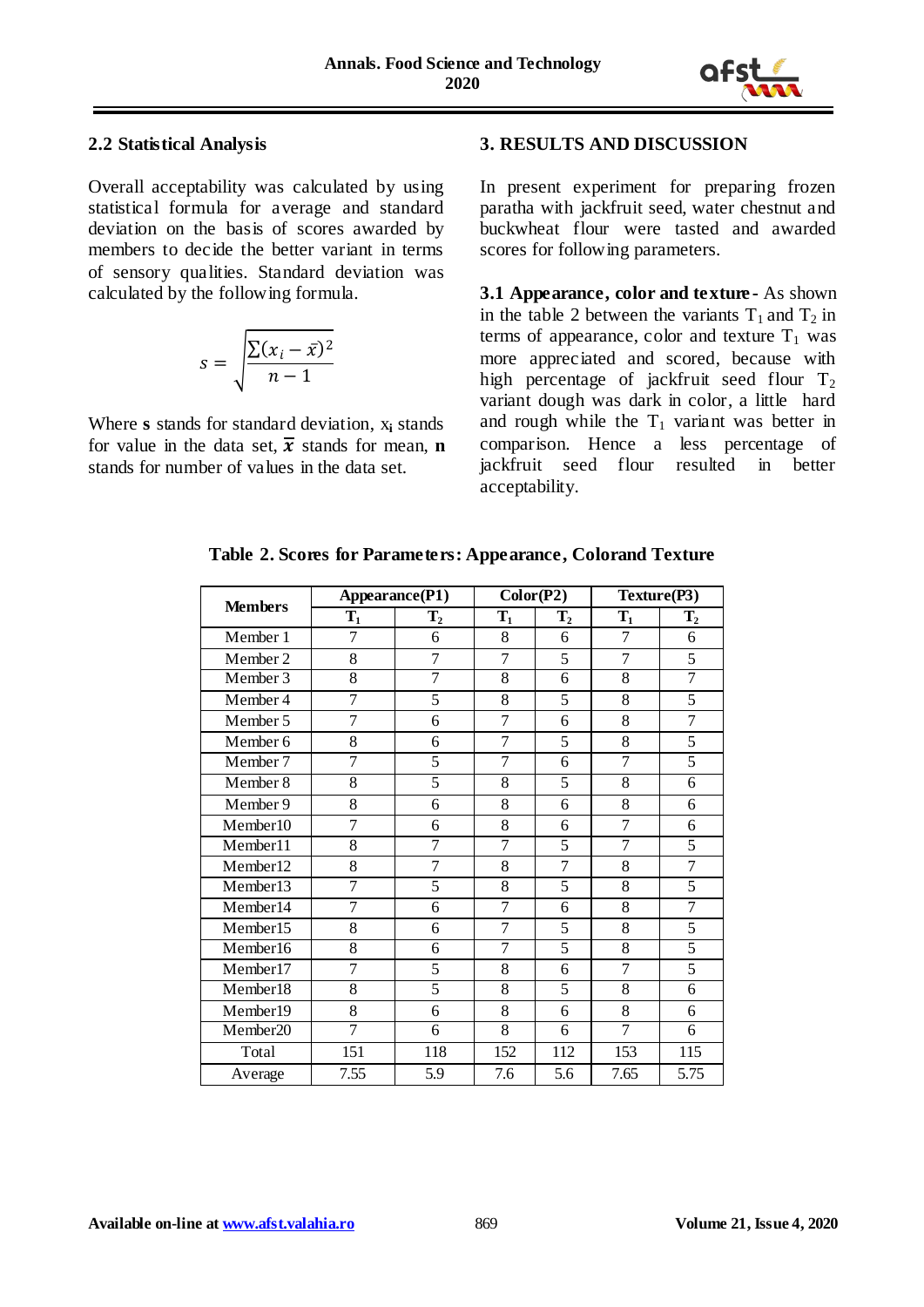



**Figure 2. Graphical representation of Appearance (P1),Color(P2) and Texture(P3)**

**3.2 Taste, Mouth Feel and Overall Acceptability-**In table 3 scores listed are according to taste, mouth feel and overall acceptability. From above scores it was observed that  $T_1$  was again better than  $T_2$  in terms of P4, P5 and P6. The parathas with higher percentage of jackfruit seed flour were

slight bitter in taste while in parathas with lower percentage of jackfruit seed flour, no bitterness was observed. In terms of mouth feel the  $T_2$  scored less by the members in comparison to  $T_1$ . Hence overall acceptability of  $T_1$  was more than  $T_2$  sample.

|  |  |  |  |  |  |  | Table 3. Scores for Parameters: Taste, Mouth feel, Overall acceptability |
|--|--|--|--|--|--|--|--------------------------------------------------------------------------|
|--|--|--|--|--|--|--|--------------------------------------------------------------------------|

| <b>Members</b> |                | Taste(P4)<br>Mouthfeel(P5) |                | <b>Overall</b><br>acceptability<br>(P6) |                |                |
|----------------|----------------|----------------------------|----------------|-----------------------------------------|----------------|----------------|
|                | $\mathbf{T}_1$ | $\mathbf{T}_2$             | $T_1$          | $\mathbf{T}_2$                          | $\mathbf{T}_1$ | $\mathbf{T}_2$ |
| Member 1       | 8              | 6                          | 8              | 7                                       | 7              | 6              |
| Member 2       | 7              | 5                          | $\overline{8}$ | 6                                       | $\overline{8}$ | 5              |
| Member 3       | 8              | $\overline{6}$             | 8              | 7                                       | 7              | 6              |
| Member 4       | 8              | 7                          | 7              | 6                                       | 9              | 6              |
| Member 5       | 8              | 6                          | 8              | 6                                       | $\overline{7}$ | 6              |
| Member 6       | 8              | 6                          | 8              | 7                                       | 8              | 6              |
| Member 7       | 7              | $\overline{5}$             | $\overline{8}$ | 6                                       | $\overline{8}$ | 6              |
| Member 8       | 8              | 7                          | 7              | 6                                       | 7              | 5              |
| Member 9       | 8              | 6                          | 7              | 6                                       | 7              | 6              |
| Member10       | 8              | 6                          | 8              | 6                                       | $\overline{8}$ | 6              |
| Member11       | 7              | 5                          | 8              | 6                                       | 7              | 6              |
| Member12       | 8              | 7                          | 7              | 5                                       | $\overline{7}$ | 5              |
| Member13       | 8              | 6                          | 7              | 5                                       | $\overline{7}$ | 6              |
| Member14       | $\overline{7}$ | 5                          | 8              | 6                                       | $\overline{7}$ | 5              |
| Member15       | 8              | 6                          | $\overline{8}$ | 7                                       | $\overline{8}$ | 6              |
| Member16       | 8              | 7                          | 7              | 5                                       | 9              | 6              |
| Member17       | $\overline{8}$ | 6                          | $\overline{8}$ | 7                                       | 7              | 6              |
| Member18       | 8              | 6                          | 8              | 7                                       | 7              | 6              |
| Member19       | $\overline{7}$ | 5                          | 8              | $\overline{7}$                          | 8              | 6              |
| Member20       | $\overline{7}$ | 5                          | $\overline{7}$ | 6                                       | $\overline{8}$ | 6              |
| Total          | 154            | 118                        | 153            | 124                                     | 151            | 116            |
| Average        | 7.7            | 5.9                        | 7.65           | 6.2                                     | 7.55           | 5.8            |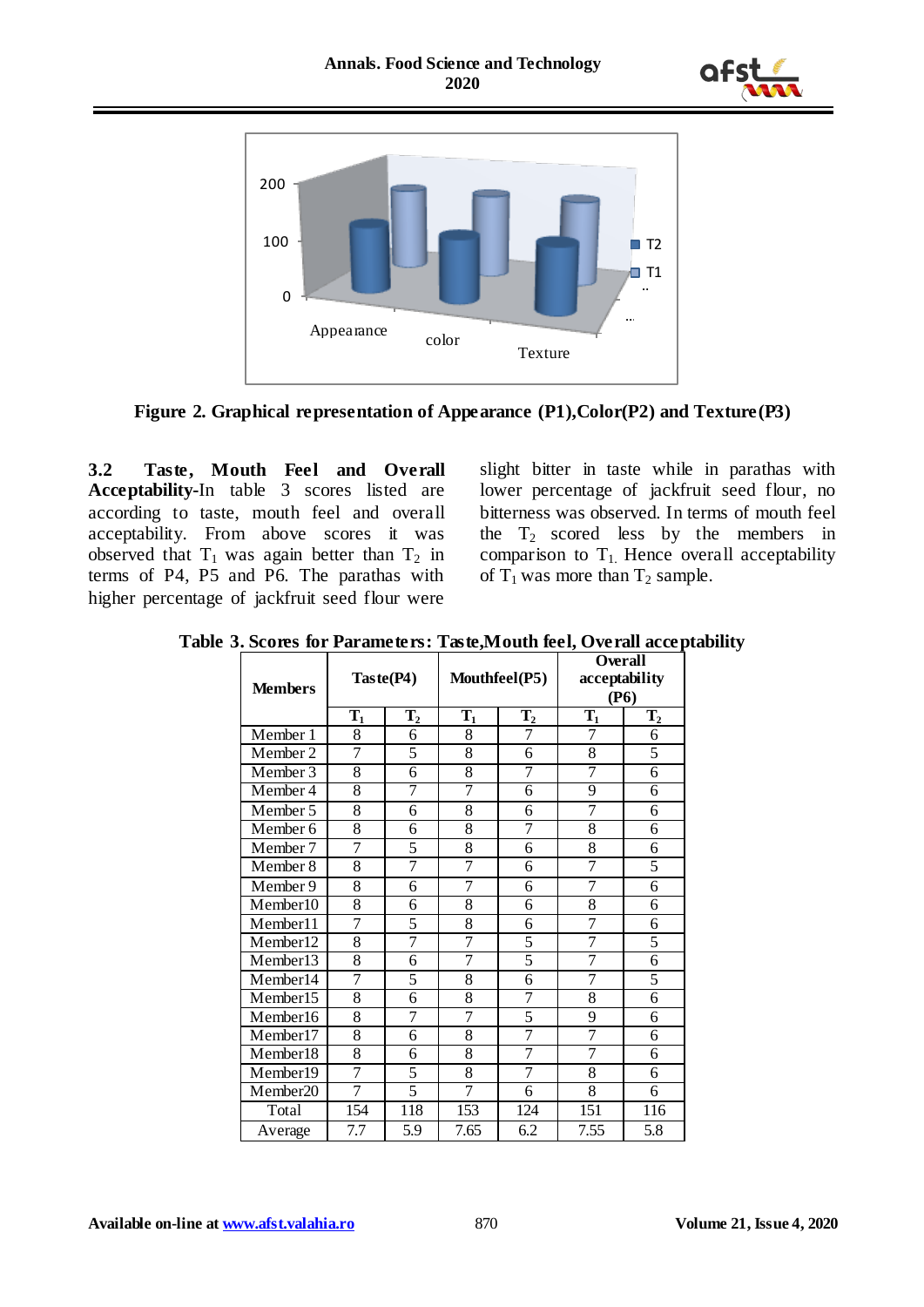![](_page_5_Picture_1.jpeg)

![](_page_5_Figure_2.jpeg)

**Figure 3. Graphical representation of scores for Taste(P4),Mouth feel(P5) and overall acceptability(P6)**

**3.3 Statistical Analysis -** Table 4 shows the overall calculation of average scores given by each member for each parameter, with calculated average values and standard deviation of each sample on the basis of each parameter. The 2 variants  $T_1$  and  $T_2$ prepared for the study do not show much variation in their scores, very less value of standard deviation was obtained.  $T_1$  with less standard deviation and more average score was more acceptable.

| <b>Table 4. Statistical Analysis</b> |        |                |  |  |  |
|--------------------------------------|--------|----------------|--|--|--|
| <b>Parameters</b>                    | $T_1$  | $\mathbf{T}_2$ |  |  |  |
| P1                                   | 151    | 118            |  |  |  |
| P <sub>2</sub>                       | 152    | 112            |  |  |  |
| P3                                   | 153    | 115            |  |  |  |
| P4                                   | 154    | 118            |  |  |  |
| $\overline{P5}$                      | 153    | 124            |  |  |  |
| P6                                   | 151    | 116            |  |  |  |
| Total sum                            | 914    | 703            |  |  |  |
| Average                              | 152.33 | 117.16         |  |  |  |
| <b>Standard</b><br>de viation        | 1.21   | 4.02           |  |  |  |

![](_page_5_Figure_6.jpeg)

![](_page_5_Figure_7.jpeg)